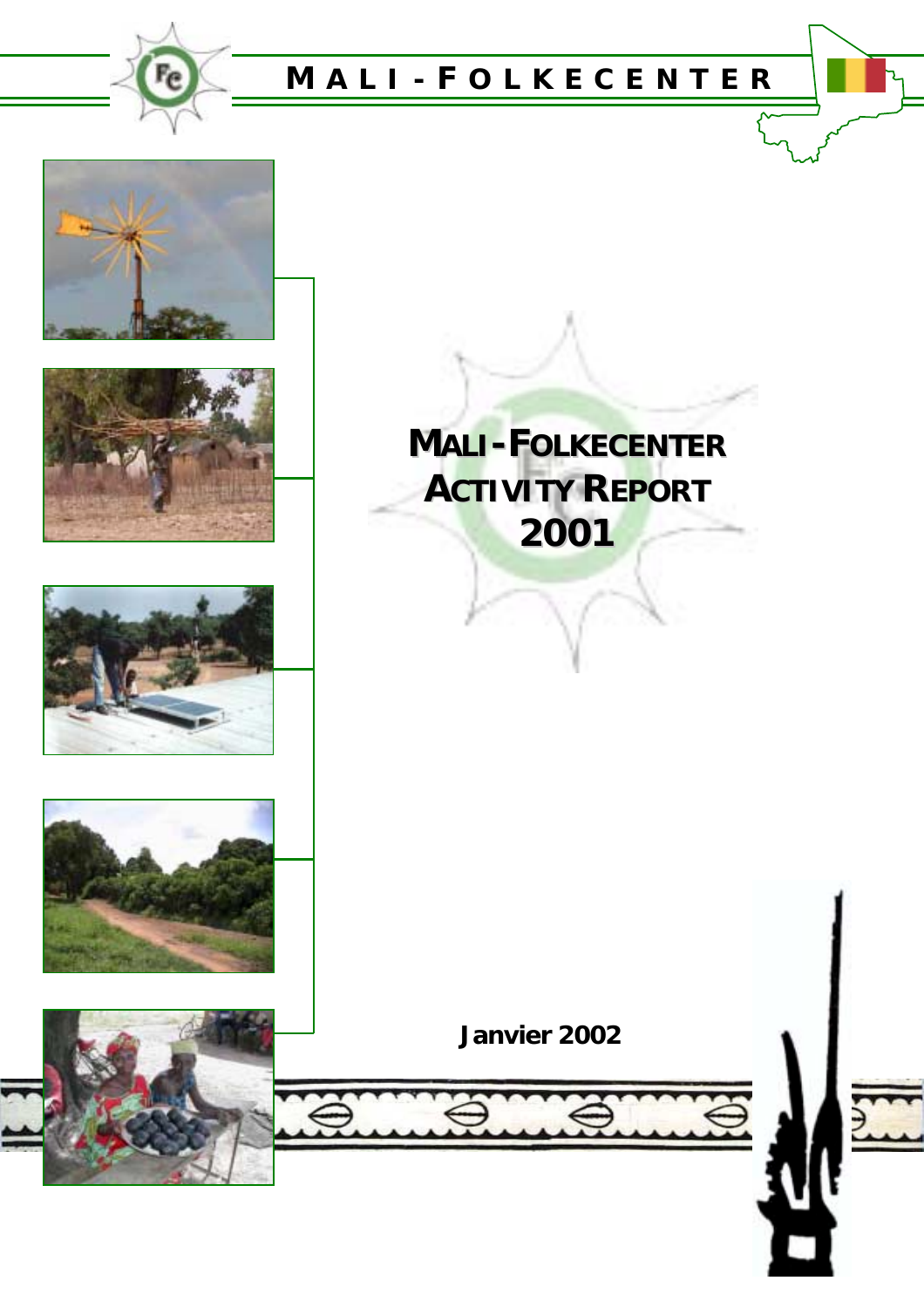

## **CONTENTS:**

- **I- INTRODUCTION**
- **II- ACTIVITIES Mali-Folkecenter's partners**
- **III- HUMAN RESOURCES**
- **IV- CONCLUSION**



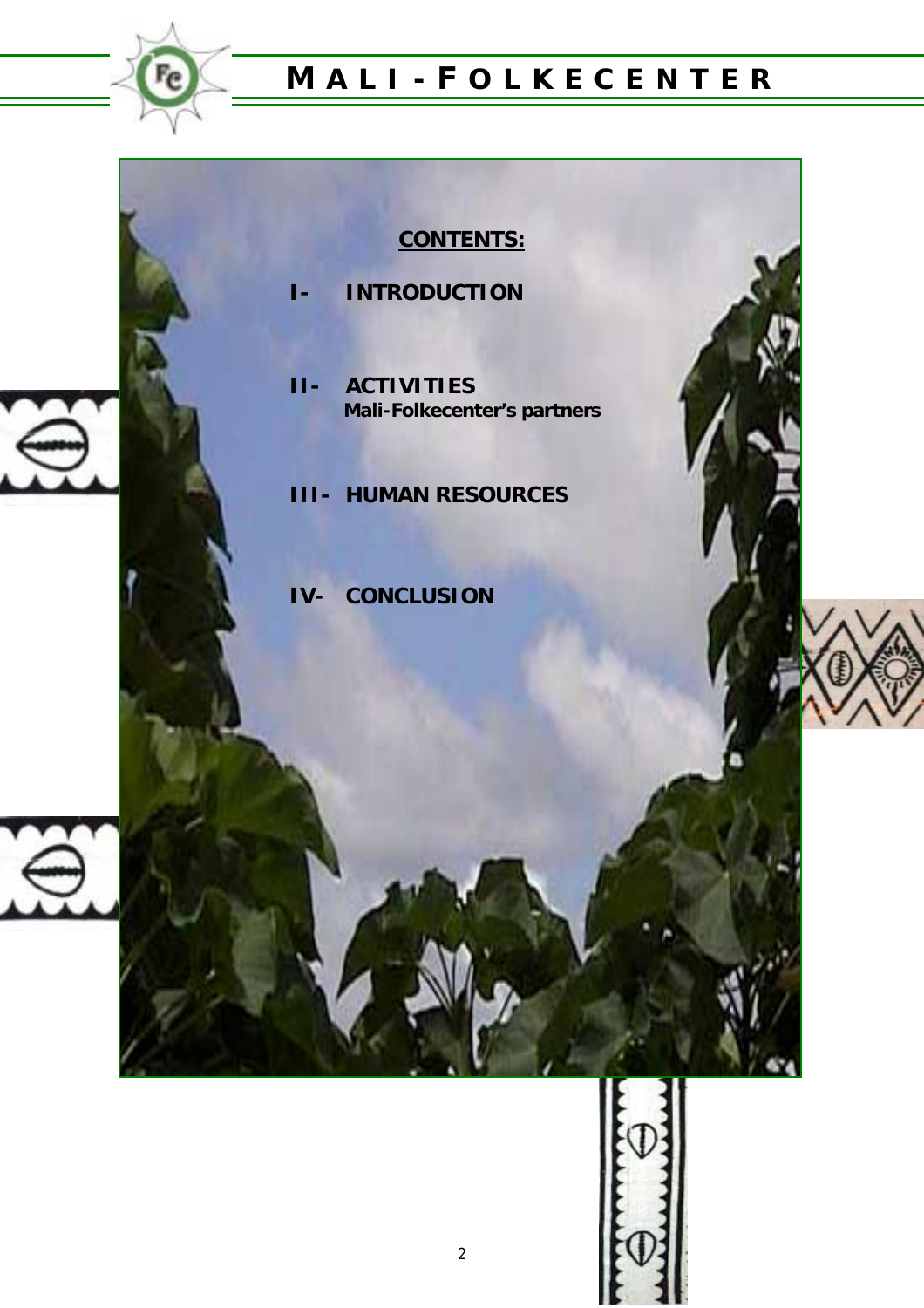

### **I- INTRODUCTION**

Mali-Folkecenter (MFC) is a Malian NGO which represents the Danish Folkecenter for Renewable Energy. This report describes the activities of Mali-Folkecenter in 2001.





The Mali-Folkecenter office and staff

Although being a relatively young organisation, Mali-Folkecenter works today in five of the eight regions of Mali on more than twelve projects (in the regions of Kayes, Koulikoro, Sikasso, Ségou and Mopti). This work concerns the sustainable management of natural resources and environmental protection, the satisfaction of energy needs for rural areas using renewable energy technologies, drinking water supply, technology transfer and the training of local technicians, and support of micro and small enterprises in rural areas.

Mali-Folkecenter's success has been possible thanks to a cross-disciplinary and qualified staff. MFC's permanent staff consists of ten Malians and two expatriates including: engineers, socio-economists, socio-environmentalists, a sociologist and technicians. In addition there are contractual staff working on the various projects. Mali-Folkecenter also has a wide-reaching international network established by its Danish partner Folkecenter.

Due to achievements on the ground working with rural and peri-urban populations for sustainable development, Mali-Folkecenter signed a protocol-agreement with the government of Mali through the Ministry for Mines, Energy and Water in October 2000, with a duration of five years.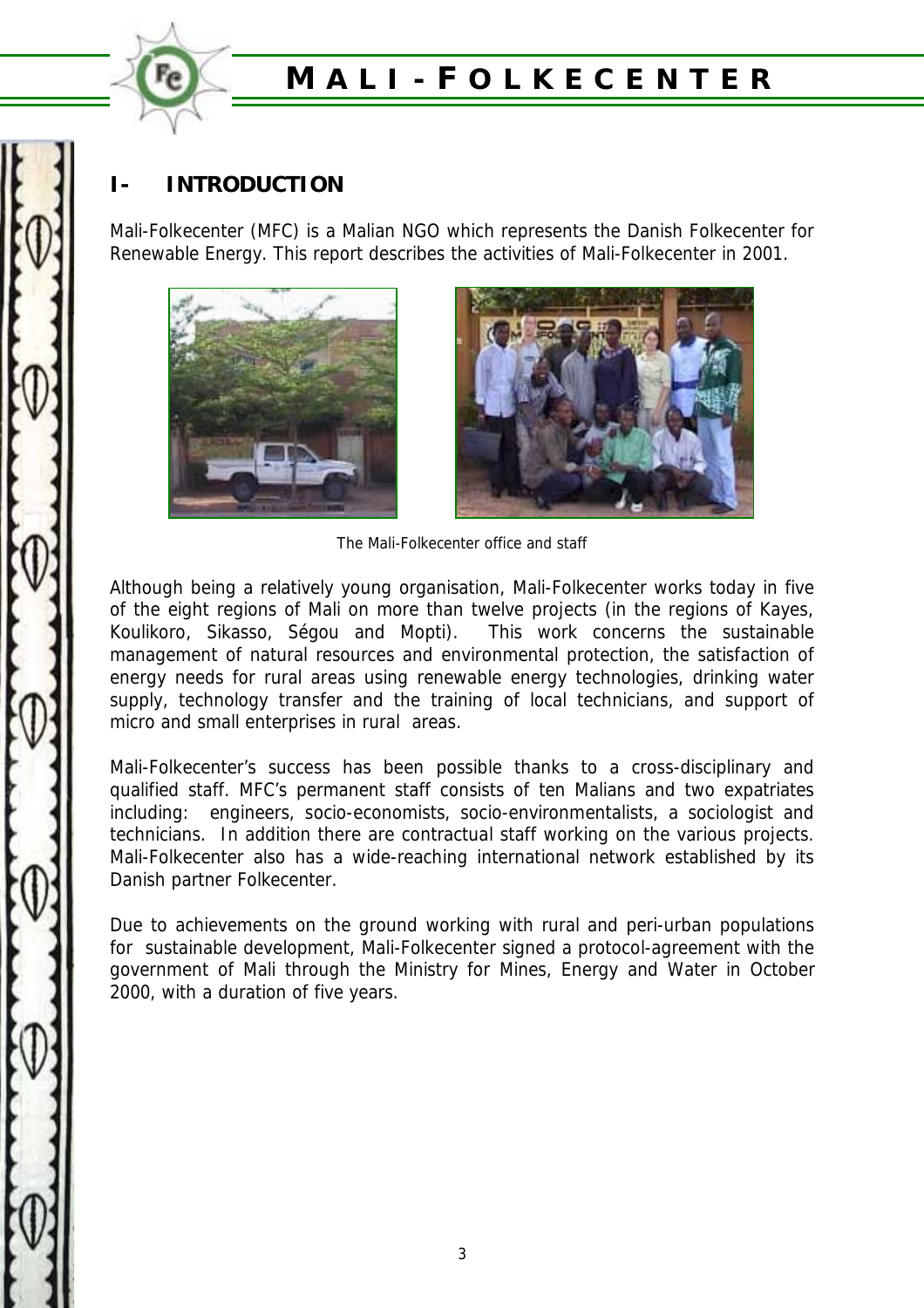

### **II- ACTIVITIES**

MFC's primary goal is to contribute to sustainable development of rural areas by working with the local populations to encourage sustainable management their natural resources, and the rational use of these resources for the satisfaction of their energy needs.

Between December 2000 and December 2001 MFC has worked with local populations, municipal authorities, technical services, the state and other development partners on the following projects:

### **A. Sustainable management of natural resources**

### **I) Development of the Municipal Plan of Environmental Action (MPEA)**

In collaboration with the Department of the Environment (the Permanent Technical Secretariat), and funded by GTZ (German co-operation), MFC piloted the elaboration of Municipal Plans of Environmental Action in the rural communes of Sanankoroba, Dialakoroba and Bougoula.

During the development of these MPEAs, through participative diagnosis, it was a question of working with the elected municipal officials and the local populations in order to help them to identify all the environmental problems with which they are confronted, their causes, the consequences and possible solutions. During this work, all the NGOs and other development partners working in these communes were identified and implicated.



These municipal plans gave the possibility to these first communes of having an intervention strategy with a detailed schedule over 5 years, for an improvement of the state of their environment and living standards. Actions which can be carried out by the municipalities themselves were identified, as well as those requiring external support (from the state or development partners).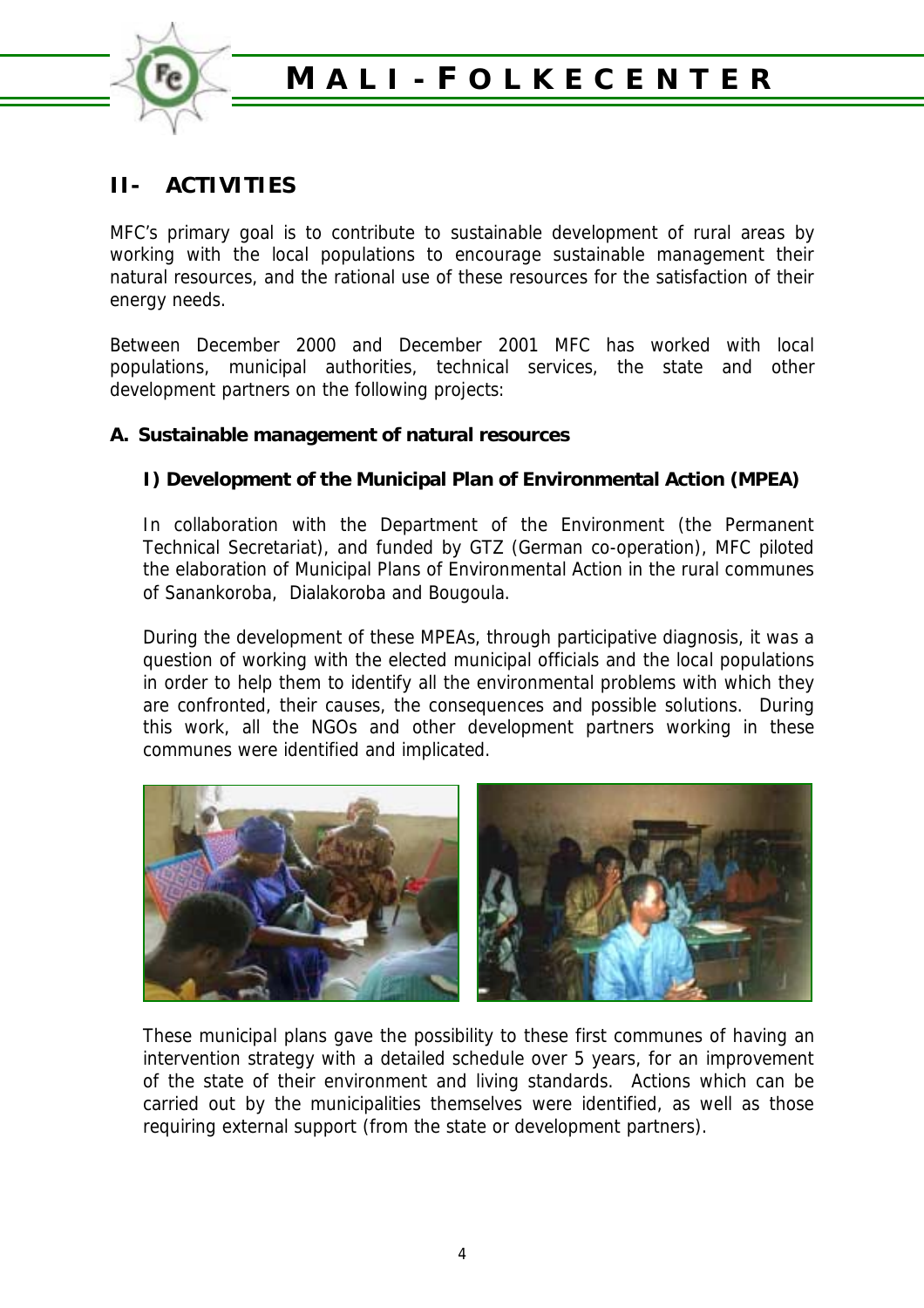

### **II) Combating desertification through income generating activities for women**

Wood and the charcoal satisfy more than 90% of domestic energy needs in Mali. This figure is even higher in rural areas. Considering the very fragile state of the Malian environment, two thirds covered by desert, this abusive cutting of wood constitutes a real danger to the environment.

In the zone around Bamako, in the rural municipalities of Sanankoroba, Dialakoroba and Bougoula, the cutting and sale of wood and charcoal constitute the principal source of income for women in the dry season, providing revenues for domestic needs. To combat this abusive cutting of wood it is necessary and even essential to introduce alternative sources of income for women, which are not detrimental to the environment.



The Sinsibéré project, initiated by Mali-Folkecenter and its partner Dodo (a Finnish NGO), with funding from the Finnish Ministry for Foreign Affairs, works with the women in these 3 communes (60 villages). The project undertakes environmental education through the sensitising and training of local populations in partnership with the elected municipal officials. Groups of women are given training and support to allow them to form micro-credit groups which give small loans to individual women allowing them to initiate micro-businesses to generate income instead of cutting wood.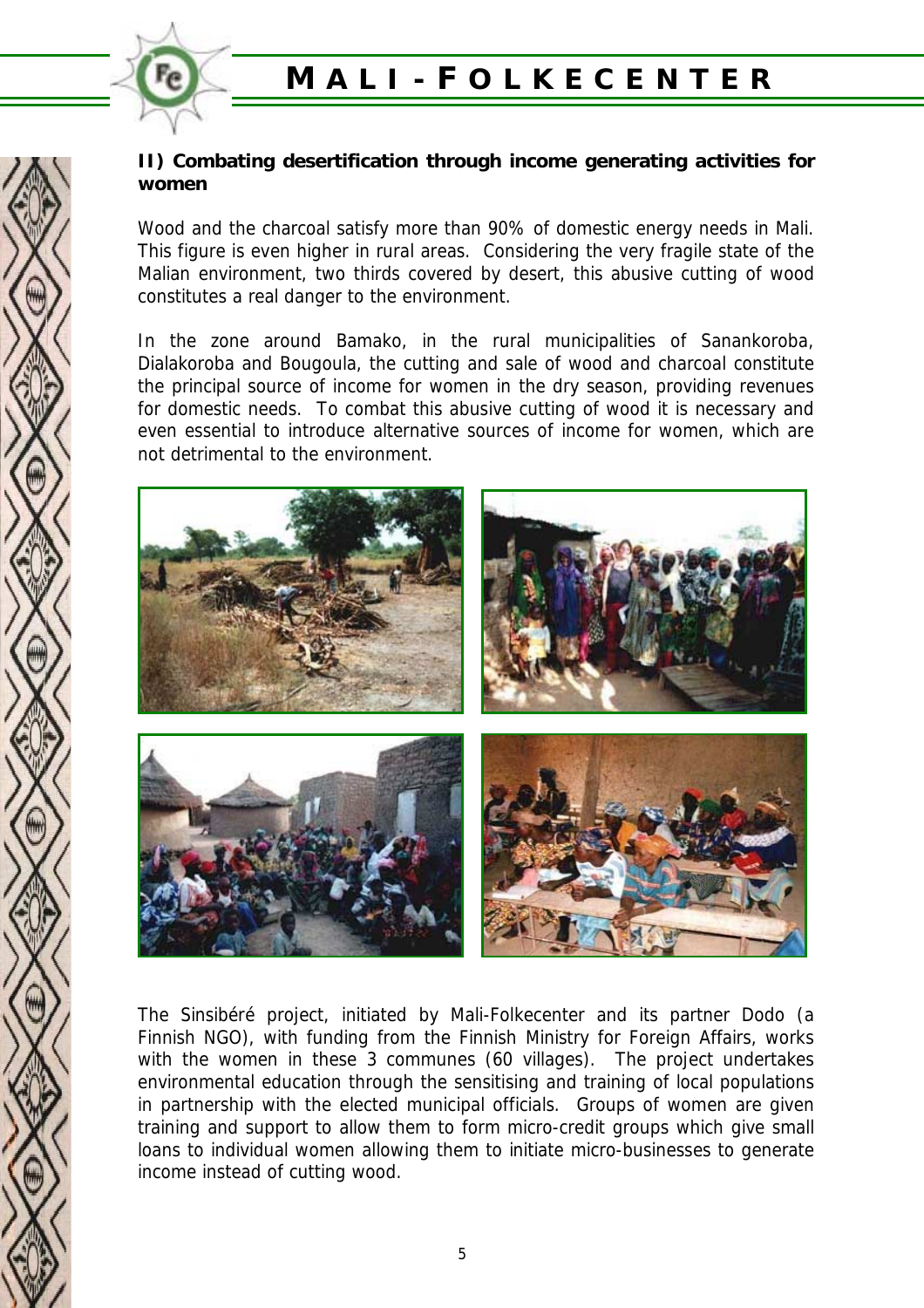

### **III) Combating water and wind erosion**

Since 2000, Mali-Folkecenter has been responsible for the follow-up and evaluation of a project "Initiative of the Emigrants" in the districts of Kayes and Yélimané. The project was initiated by the French Catholic Committee for Hunger relief and Development (CCFD) and the emigrants originating from Kayes, and financed by the French government and the emigrants themselves. The goal of the project is to improve conditions in the villages in order to reduce emigration, by protecting the environment, taking measures to reduce the effects of drought, and introducing income generating activities for the population. Dykes built by the project were threatened by water and wind erosion, and combating this erosion became an important aspect of the project. MFC trains villagers in sustainable management of installed equipment, anti-erosion measures, and income generating activities.

#### **B. Support to the private sector**

The access of rural populations of Mali to sustainable energy services will have to be achieved with the implication of the private sector. But the promotion of this private sector faces many challenges, including lack of skill to develop sound business plans, lack of knowledge about the technology, and a reluctance of banks, micro-credit agencies and financial institutions to finance new enterprises.

Thus in 2000 the United Nations Environment Program initiated the African Rural Energy Enterprise Development program in five African countries: Mali, Senegal, Ghana, Tanzania and Zambia (see www.areed.org).

AREED supplies support, seed capital and early stage financing to enterprises supplying clean energy or energy services which meet the needs of African rural populations. Mali-Folkecenter is the focal point of program AREED in Mali. Training modules in creation and reinforcement of micro, small and medium-sized enterprises and profit making co-operatives have been elaborated.



USISS, a company using solar dryers to produce dried meat, fruit & vegetables, supported by AREED.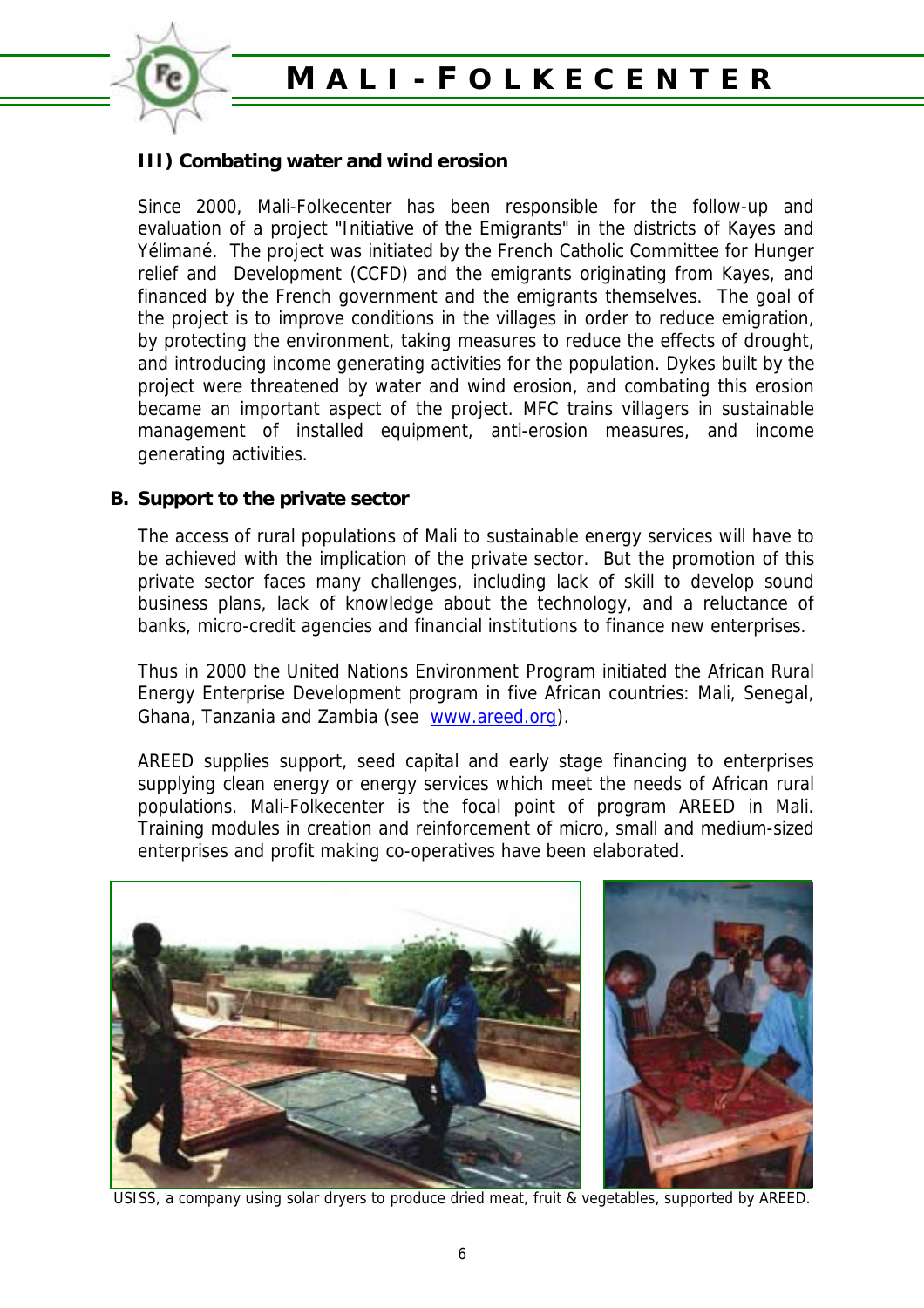

### **C. Solar and wind energy**

MFC's activities in this area include water supply from solar and wind pumps, electrification of schools, health centres and public squares.







Lighting of the public square of Tabakoro, municipality of Koumantou, Sikasso.



Room for childbirth at the health centre of Zambala, with solar lighting.



A woman who gave birth during the night under the new solar lighting system.



A wind turbine will be installed for the supply of drinking water in Karangana in 2002.



The question of management of solar equipment, as well as the various models of management and payment of water at village level, is vital to ensure the sustainability of solar water supply systems. The project SEAF II, which will be executed by Mali-Folkecenter in 2002, will intervene in this field in the area of Sikasso.

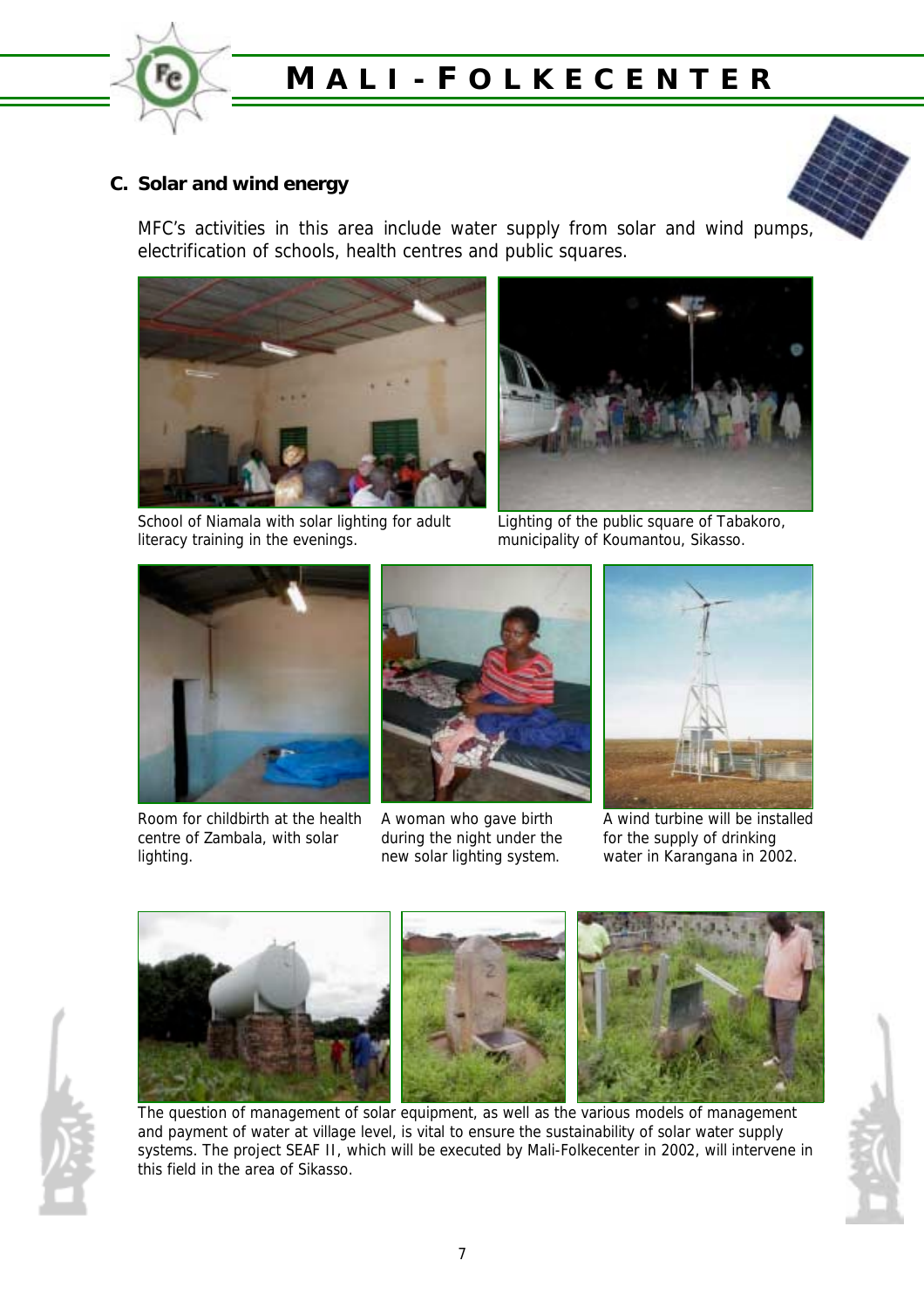

### **D. Biomass**

Mali is an agro-pastoral country. The sustainable use of agricultural and livestock waste and for the satisfaction of the energy needs will help to safeguard the environment.

Biomass energy also includes the use of vegetable oils as a diesel substitute in rural areas. Jatropha, a common plant in southern Mali, can supply such nonedible oil, and women can start soap making micro enterprises using the byproducts of pressing.



Energy from biomass: a traditional hearth using wood (left); cow dung as the raw material for biogas production (centre); and jatropha which can be planted to resist desertification and whose oil can replace diesel (right).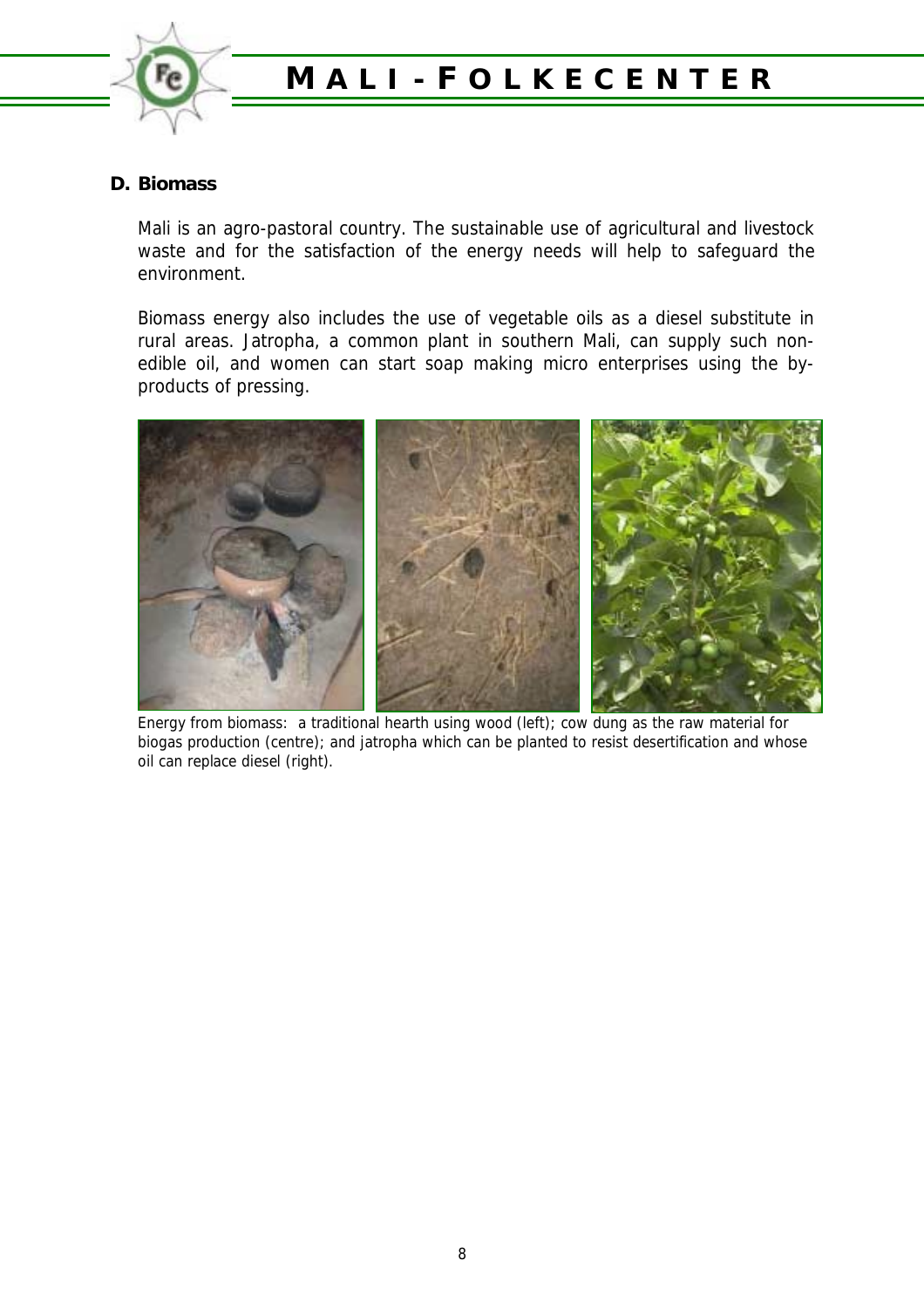



Living hedge of jatropha (bagani), used for the protection of fields and the fight against soil erosion.



The sale of soap made by the women using oil sediment of jatropha, an important income generating activity.

Mali-Folkecenter works on the promotion of domestic biogas technology (6 sites were installed in 2000 in the area around Bamako).

MFC also works to promote the jatropha plant, which can be an important weapon in the fight against desertification and poverty (where it is used by women as a raw material for production of soap which is sold to generate income). MFC also works on the diffusion of the use of jatropha oil as diesel substitute for multifunctional platforms (2 such installations were rehabilitated in the regions of Sikasso and Koulikoro).



The domestic biogas Biogas, south of Bamako. MFC replace of this kind in the zone energy needs. around Bamako



 $produced$  by  $A$ firewood for



installation in Sinsina, just fermentation of cow dung, can jatropha oil as fuel. The installations carried out six installations satisfaction of the domestic (Koulikoro), were rehabilitated by multipurpose platform using the of N'Tjila (Sikasso) and Falan MFC within the framework of the SEAF I project.

#### **E. Technical and economic feasibility studies**

These are carried out as part of most projects Mali-Folkecenter undertakes, as well as for other organisations.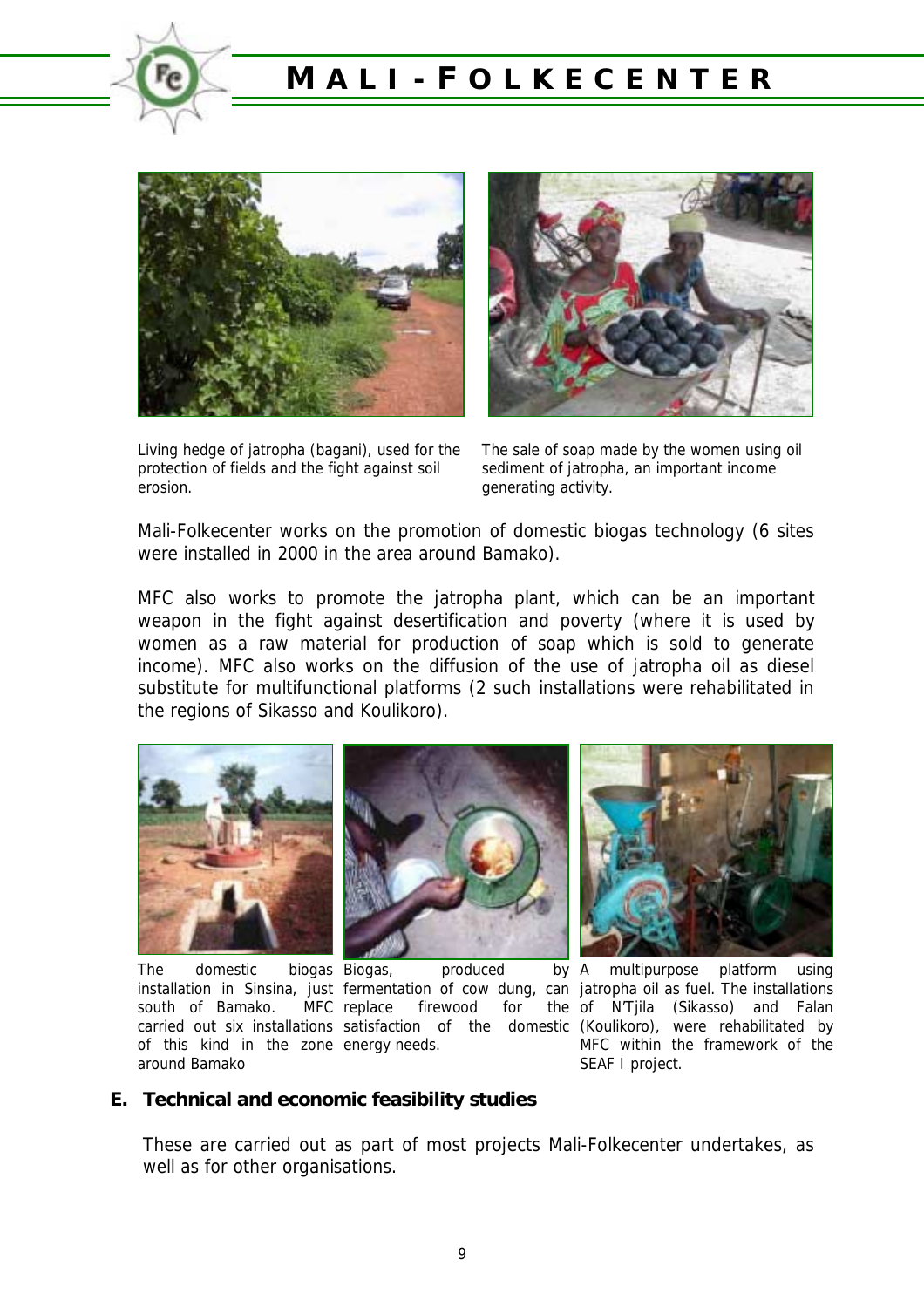

### **F. Technology transfer South-South and North-South**

The introduction of technology appropriate and adapted to rural areas of Mali can play an important role in the improvement of living conditions and generation of incomes.



Technology transfer South-South within the framework of project SEAF I, the press on the left is an original 'Sundhara' press, which comes from Nepal. On righthand side is the new Malian press. These presses are used for the extraction of jatropha oil. MFC, SEAF I

For any transfer of new technology, MFC undertakes a preliminary study to examine the adaptability of the technology to the end-use environment. Management boards and maintenance committees are created and trained to manage, operate and maintain the equipment.



Mali-Folkecenter, supported by the Danish Folkecenter with their considerable experience in the field, organised transfer of technology for use of vegetable oil as a diesel substitute in a conventional diesel engine, from Germany (ELSBETT Technologie GmbH) to Mali. In Europe the technology allows vehicles to run on rape seed oil. MFC's Toyota pick-up was converted to run on jatropha oil in Mali.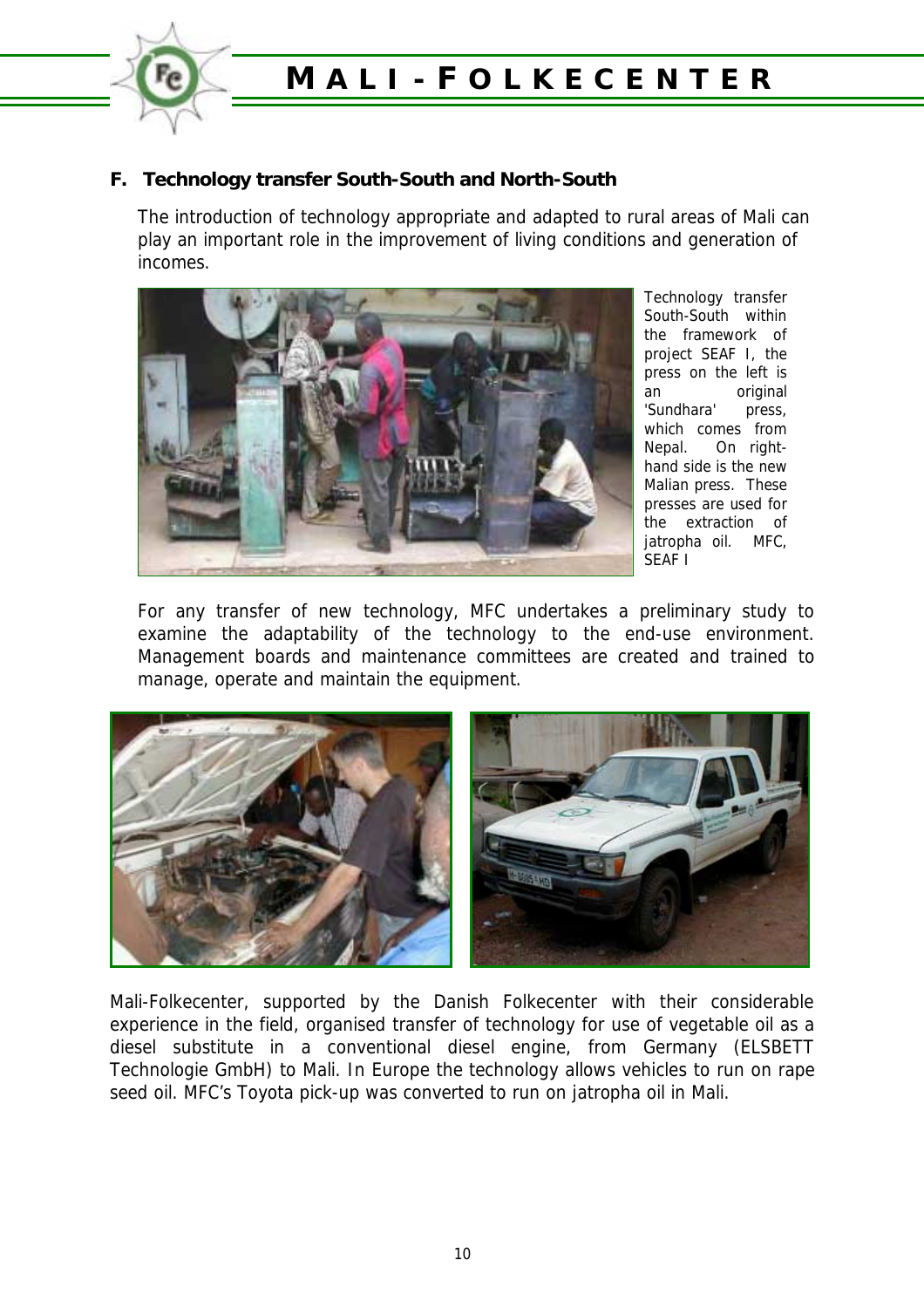

#### **G. Training of technicians and members of management committees & follow-up of the installations**

To ensure the sustainability of any Renewable Energy equipment installed by a project, comprehensive training of the members of the maintenance committees is essential. Mali-Folkecenter has trained members of the management boards and of the maintenance committees of solar installations and the multifunction platforms running on jatropha oil in the villages of: Falan (area of Koulikoro), N'Tjila, Niamala, Tabakoro, Zambala (area of Sikasso). Training modules were specially developed by Mali-Folkecenter for this purpose.



The participation of the local populations is Hands-on training in maintenance and essential for the success of a project, and that operation of an Indian engine, used on the requires appropriate training. maintenance committee follows training in oil. maintenance of the solar installations.



Training of local technicians is a significant part Training of local technicians in solar system of all the projects. Here the young people of the maintenance in Tabakoro, southern Mali. That maintenance committee learn how to install and allows the local population to take responsibility maintain the batteries of solar systems.



Here the multifunctional platforms running on jatropha



for the equipment installed.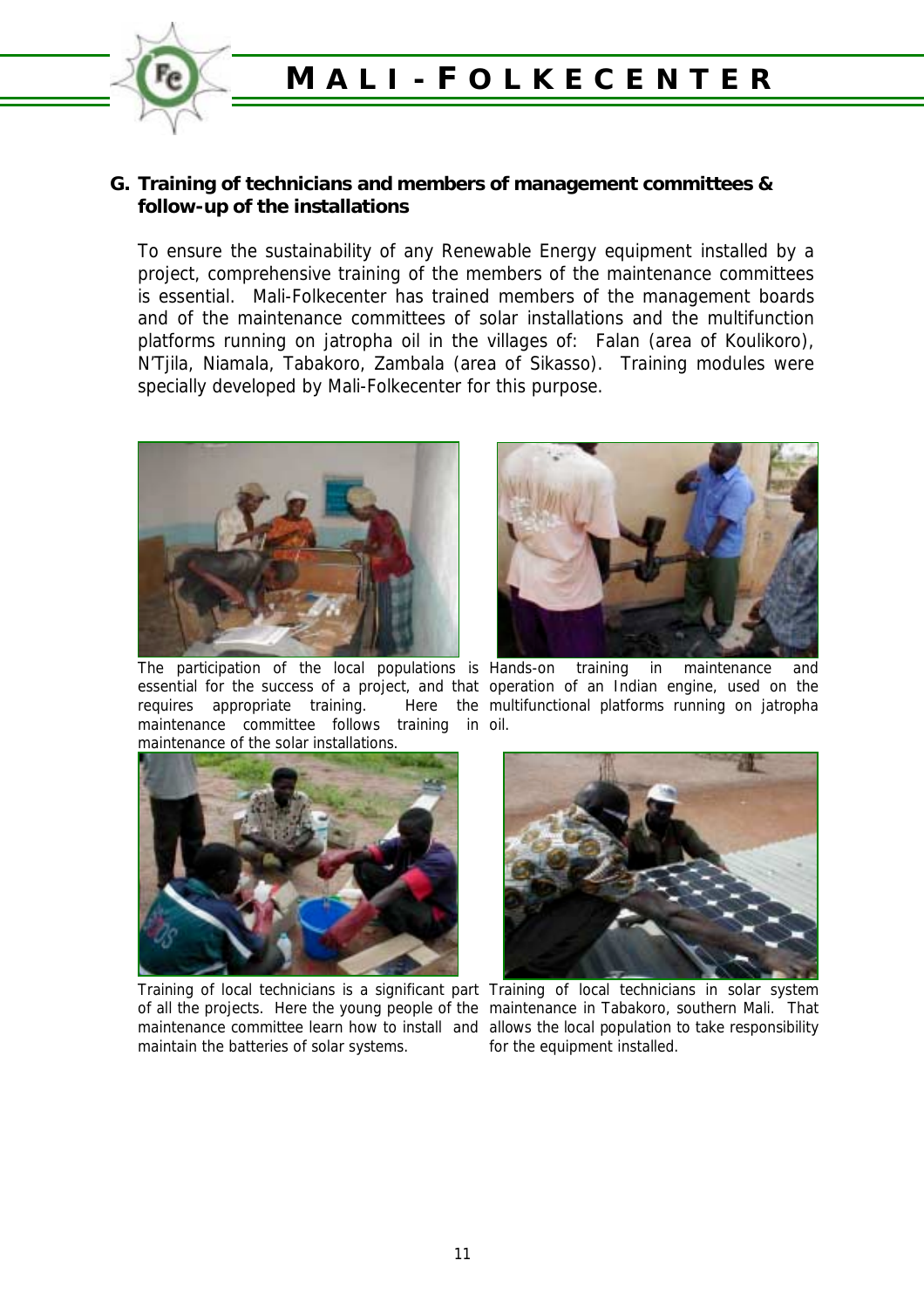

### **H. Information - Education - Communication (I.E.C)**

During its years of work with rural populations, Mali-Folkecenter has trained a great number of animators, women and men who can organise and execute communication activities (sensitising and information) at the village level to ensure maximum adhesion of local populations to project objectives. Mali-Folkecenter has also undertaken activities to raise the profile of renewable energy technologies at a national and regional level.





#### **Mali-Folkecenter's partners :**

- The Ministry of Mines Energy & Water
- The Ministry of Rural Development & the Environment
- ► The Danish Folkecenter for Renewable Energy
- Danish International Development Assistance (DANIDA)
- ► United Nations Development Program (UNDP)
- ► United Nations Environment Program (UNEP)
- UNEP Collaborating Centre on Energy & Environment (UCCEE), **Denmark**
- ► Global Environmental Facility (GEF)
- ► GTZ
- ► Dodo, the Finnish environmental protection NGO
- ► Clean Energy Forum, Tokyo, Japan
- ► ECO- Capital Japan, Miyazaki, Japan
- E&CO, New Jersey, USA
- French Catholic Committee to Combat Hunger for Development (CCFD)
- Malian & international NGOs